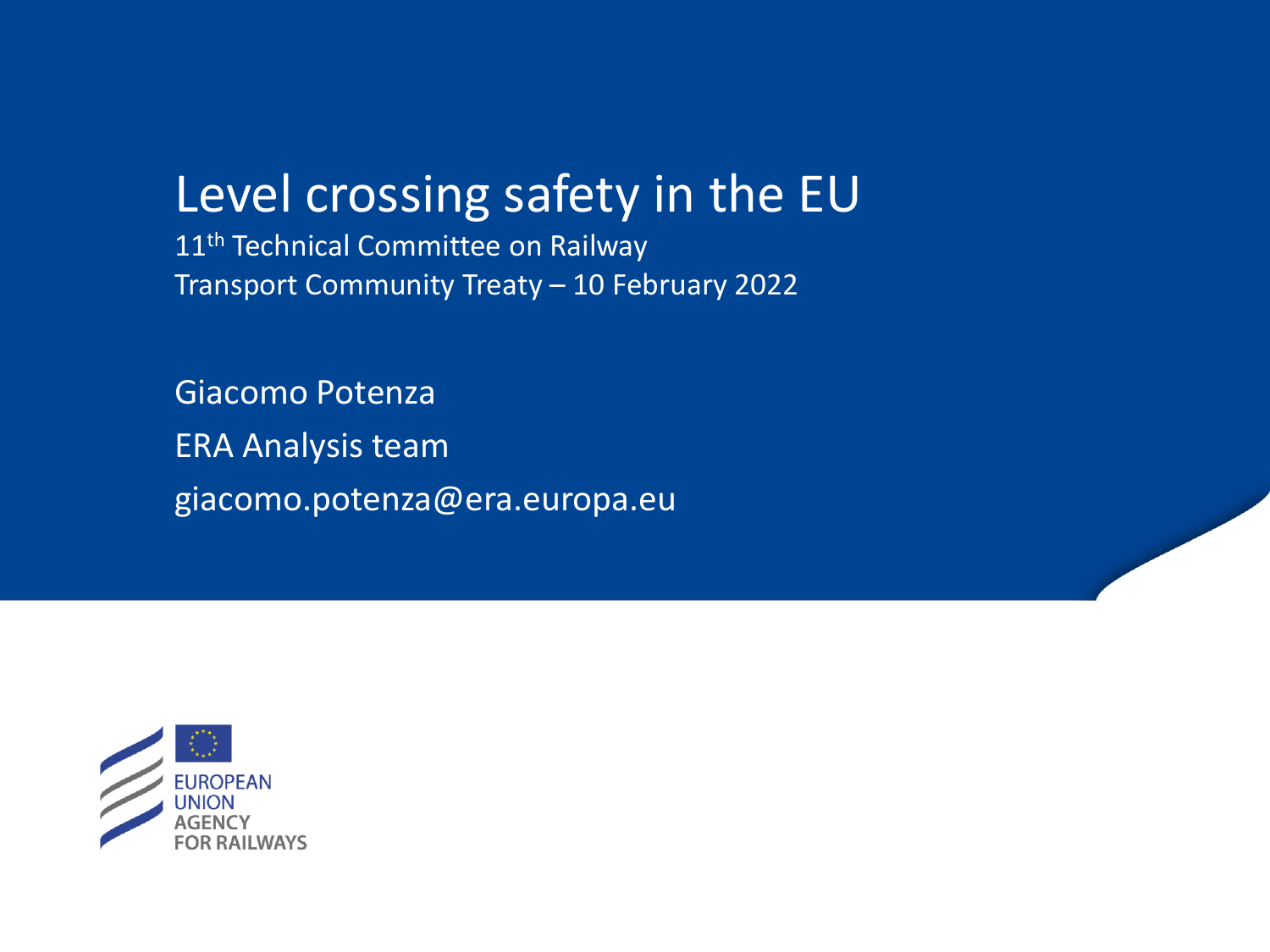

## Introduction

- Road and rail networks are crossing due to historical design of roads/rail, urban areas or farming, cycling and walking paths;
- Level crossings are a serious hazard for rail safety killing more than 200 people/year in the EU. Material damages are also substantial in terms of loss of assets and disruptions to traffic





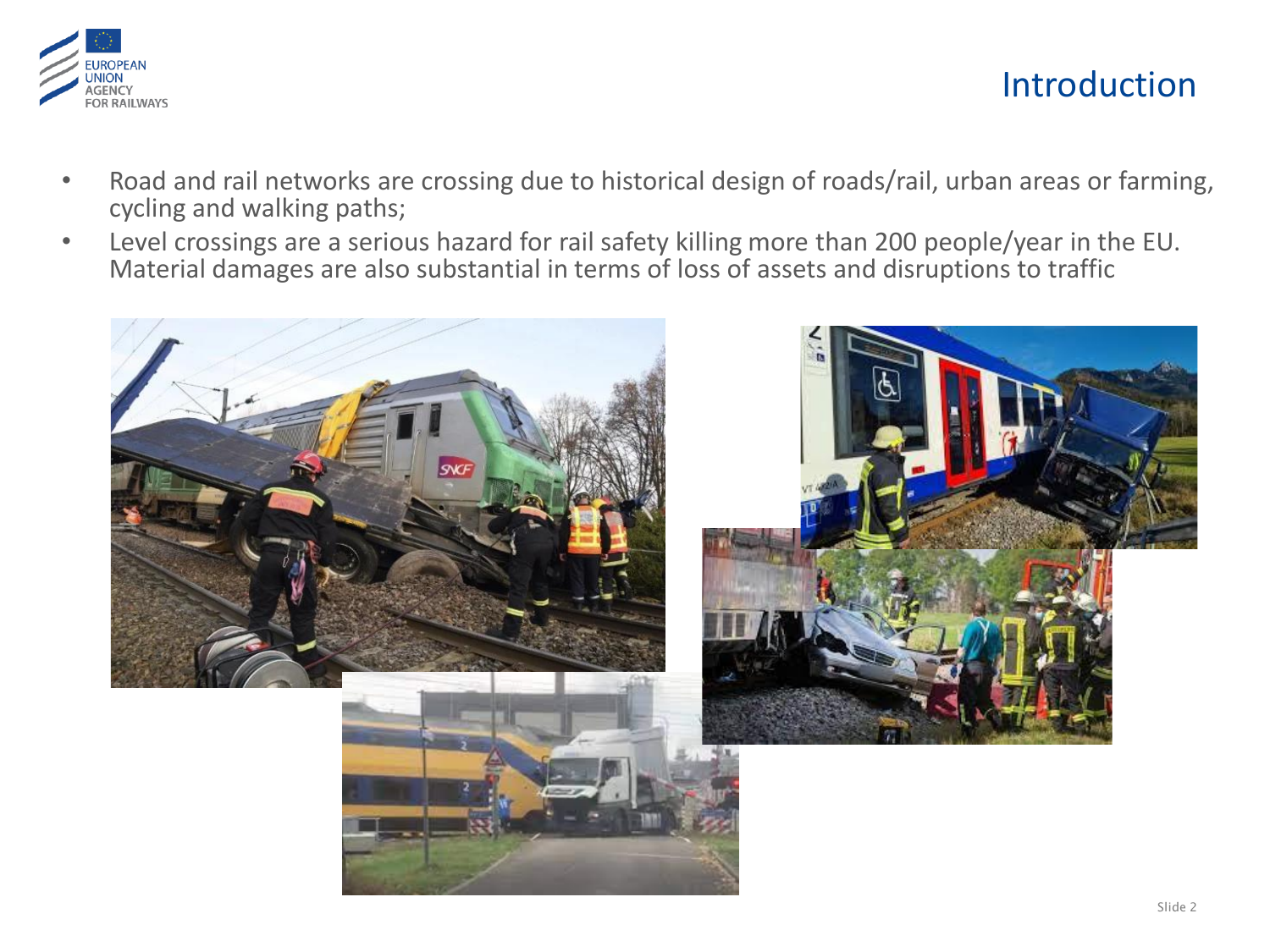

## Main safety outcomes in the EU



Source: Common Safety Indicators (CSIs) as reported by National Safety Authorities (NSAs) to the Agency, published in ERAIL

[https://www.era.europa.eu/library/corporate-publications\\_en](https://www.era.europa.eu/library/corporate-publications_en)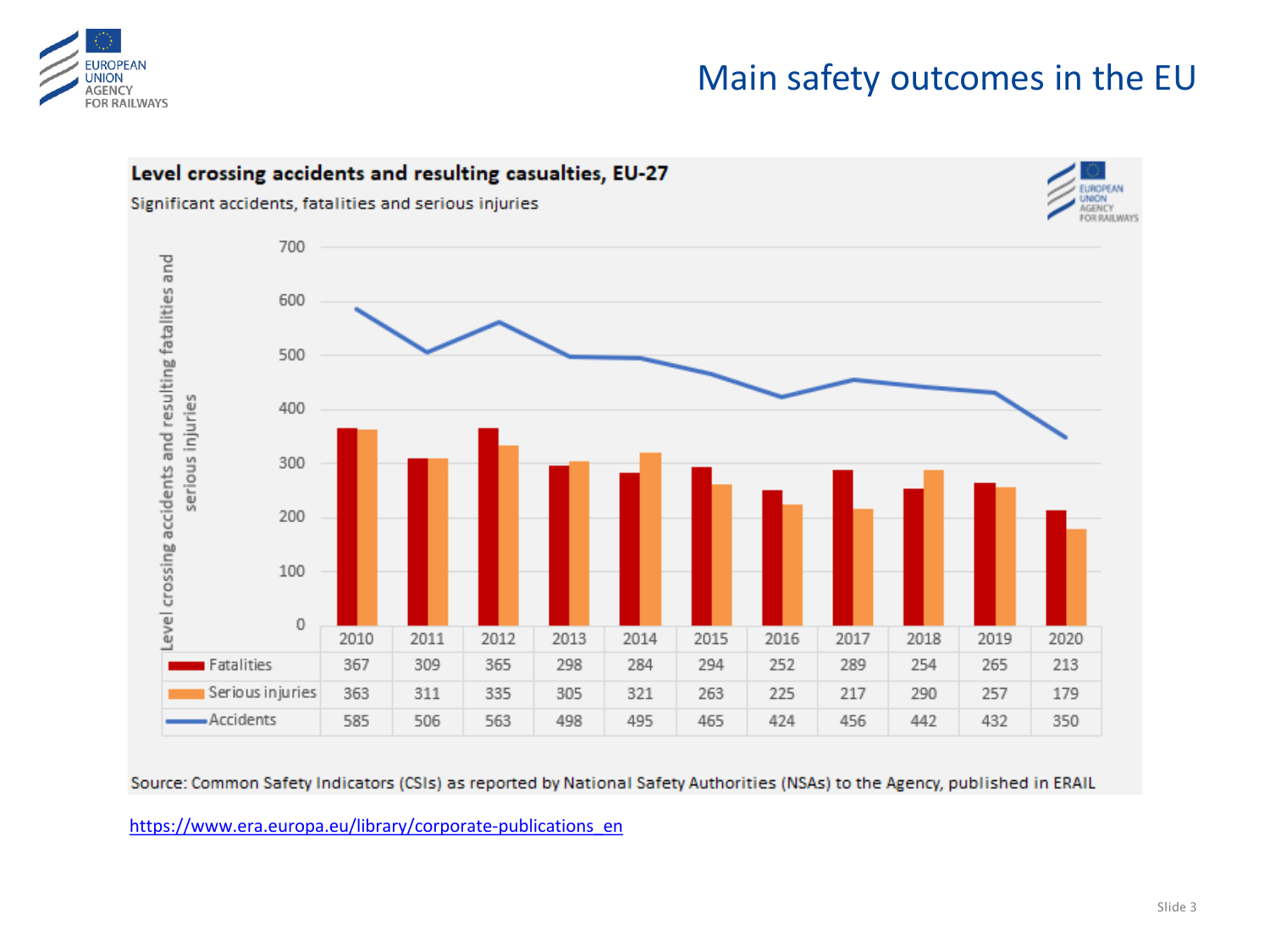

## Main safety outcomes in the Danube Macro Region



Source: Common Safety Indicators (CSIs) as reported by National Safety Authorities (NSAs) to the Agency, published in ERAIL,

#### Ilcad for data on Serbia

\*excluding Baden-Württemberg and Bayern, Bosnia & Herzegovina, Montenegro, Moldova and Ukraine's regions

- The [Danube Macro Region](https://danube-region.eu/) includes Austria, Bosnia & Herzegovina, Bulgaria, Croatia, Czechia, Hungary, Moldova, Montenegro, Romania, Serbia, Slovakia, Slovenia and some regions of Germany and Ukraine
- Over 2018-2020, compared to EU27 the Danube macro-region EU MS accounted for:
	- 41% of accidents, 35% of fatalities, 53% of serious injuries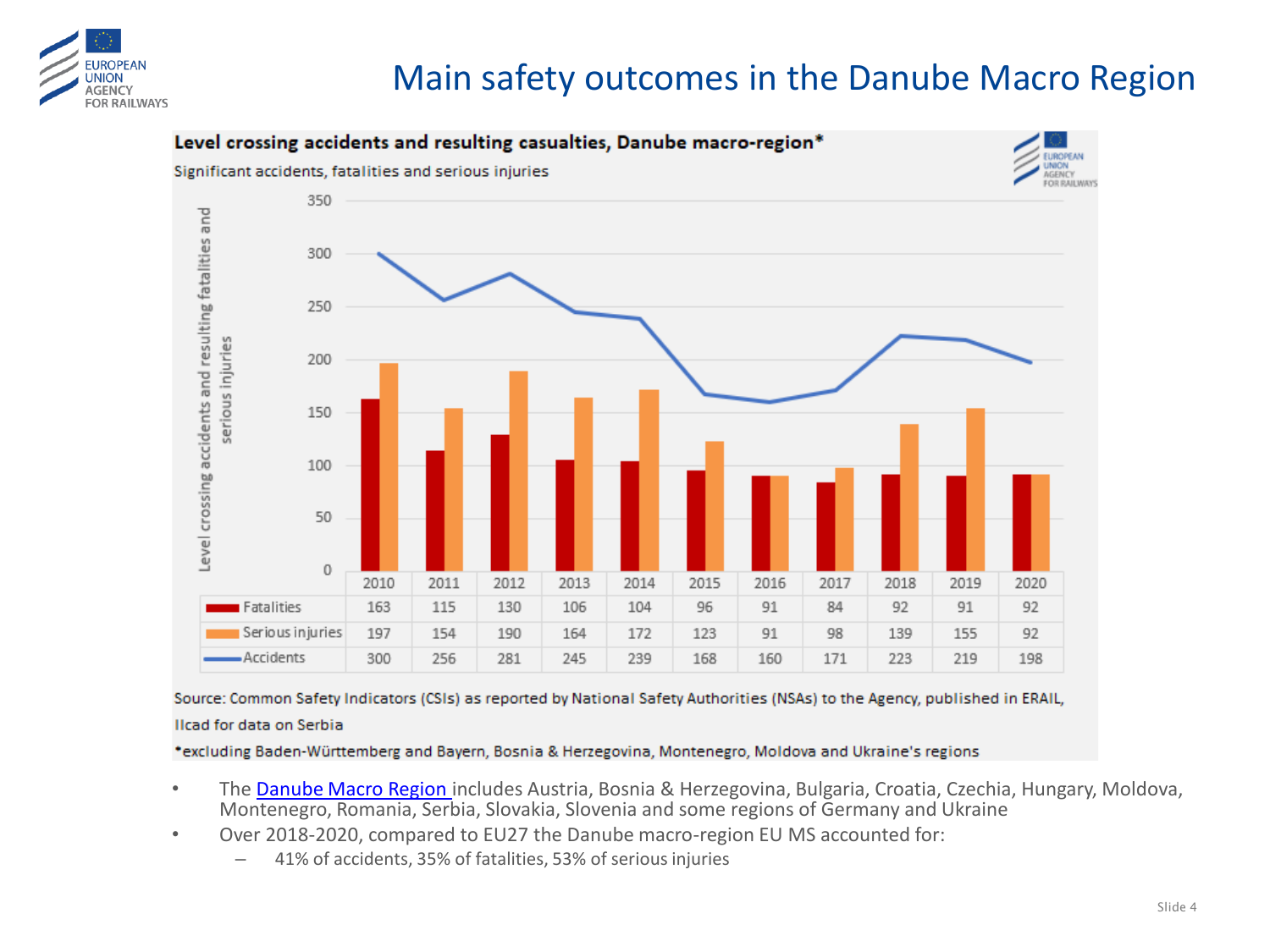

## Accident rates weighted by rail traffic



Source: Common Safety Indicators (CSIs) as reported by National Safety Authorities (NSAs) to the Agency, published in ERAIL

• Over 2018-2020, the Danube macro-region EU MS show high accident rates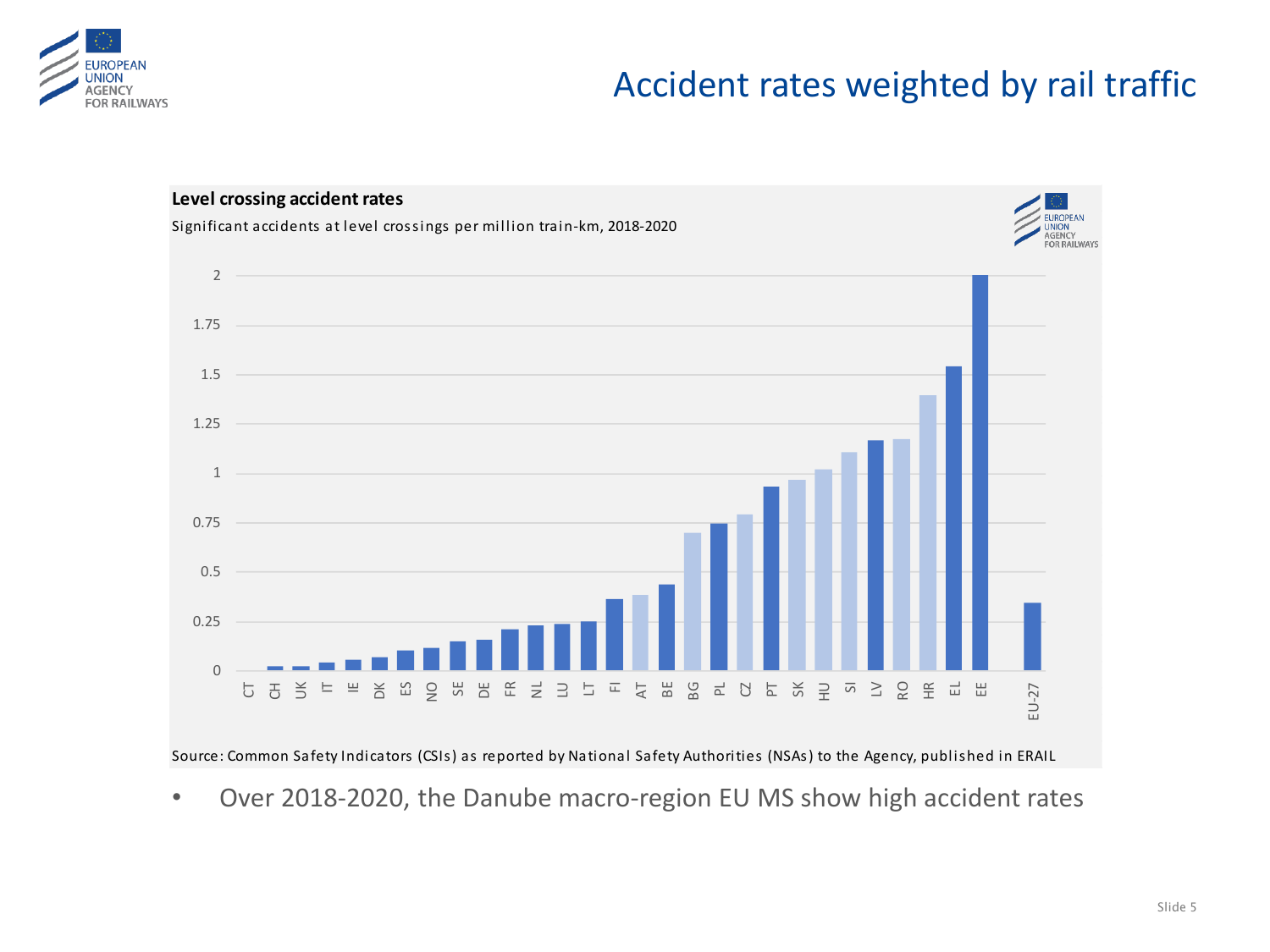## Level crossing types

- Accidents are mostly due to road users' behaviours;
- Level crossing types do influence the accident rates:
	- Passive
	- Active
		- Automatic user side warning
		- Automatic user side protection
		- User-side protection and warning, and rail-side protection
		- Manual

 $\sqrt{N}$ 

- 
- 











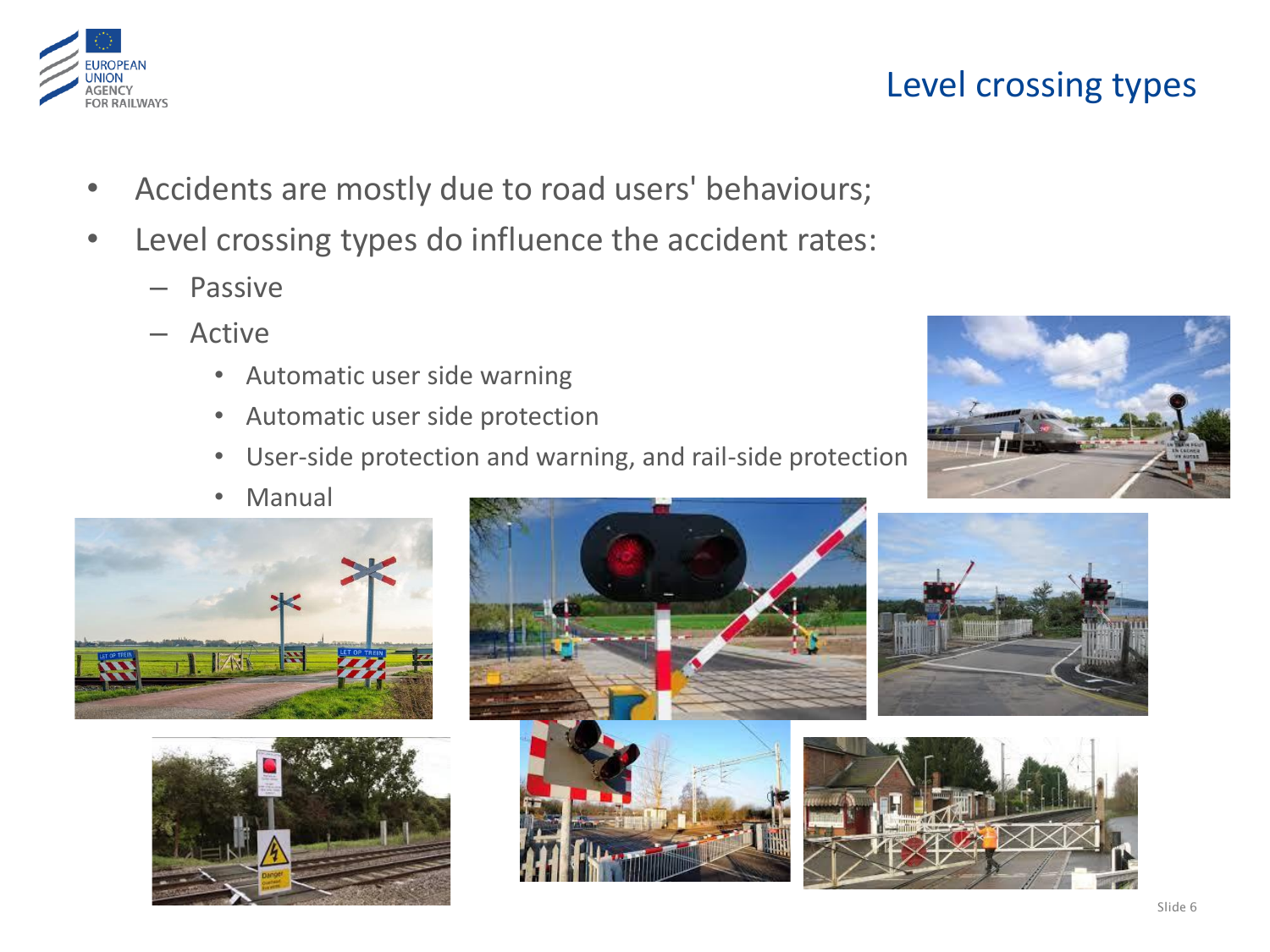

## Level crossing types in the EU27



- Over 2011-2020, passive LC reduced by 21%
-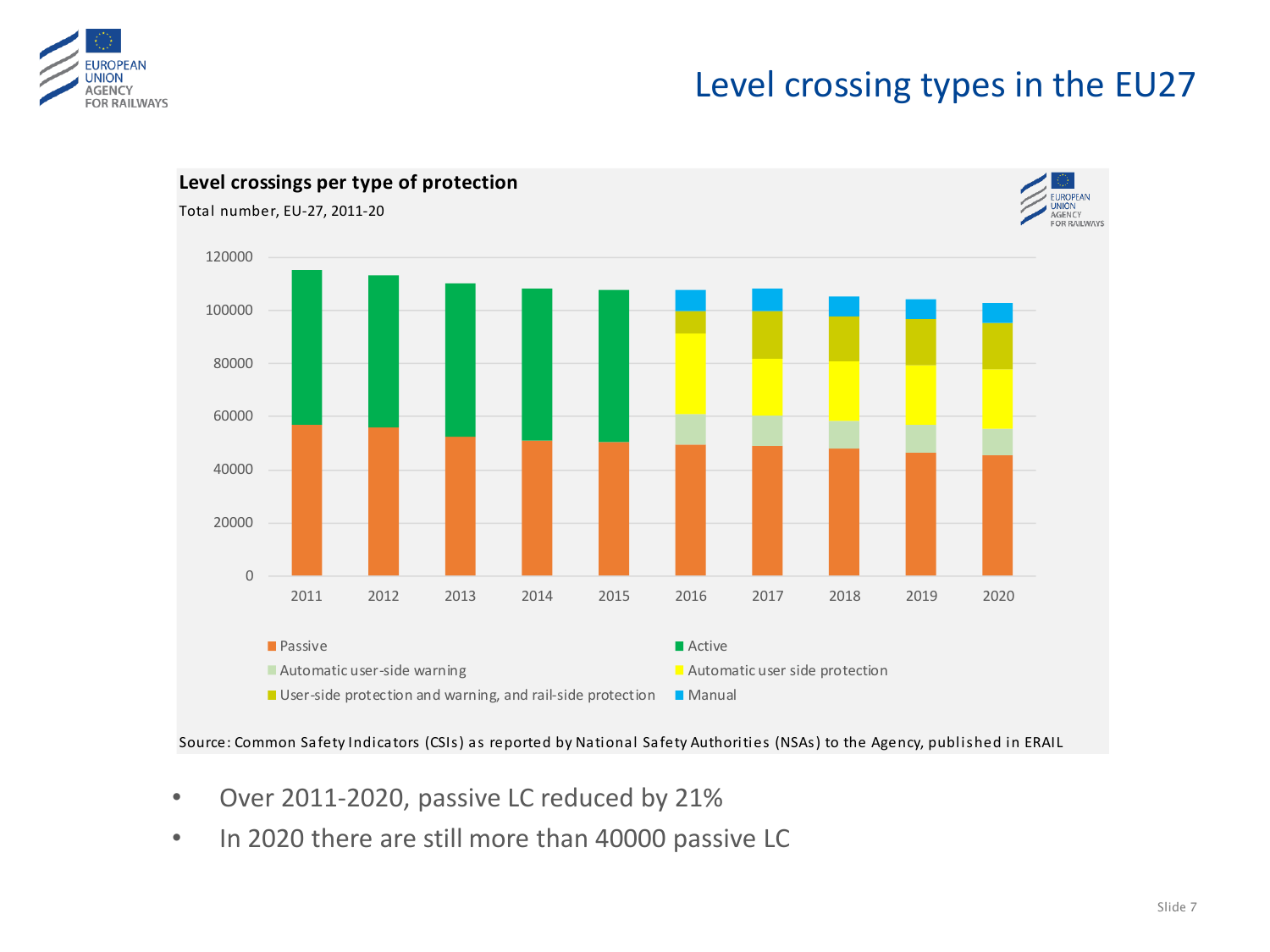

## Level crossing types in the Danube macro-region EU MS



Source: Common Safety Indicators (CSIs) as reported by National Safety Authorities (NSAs) to the Agency, published in ERAIL \*excluding Baden-Württemberg and Bayern

- Over 2011-2020, passive LC reduced by 13%
- In 2020 there are still more than 14000 passive LC out of 28000 LC in total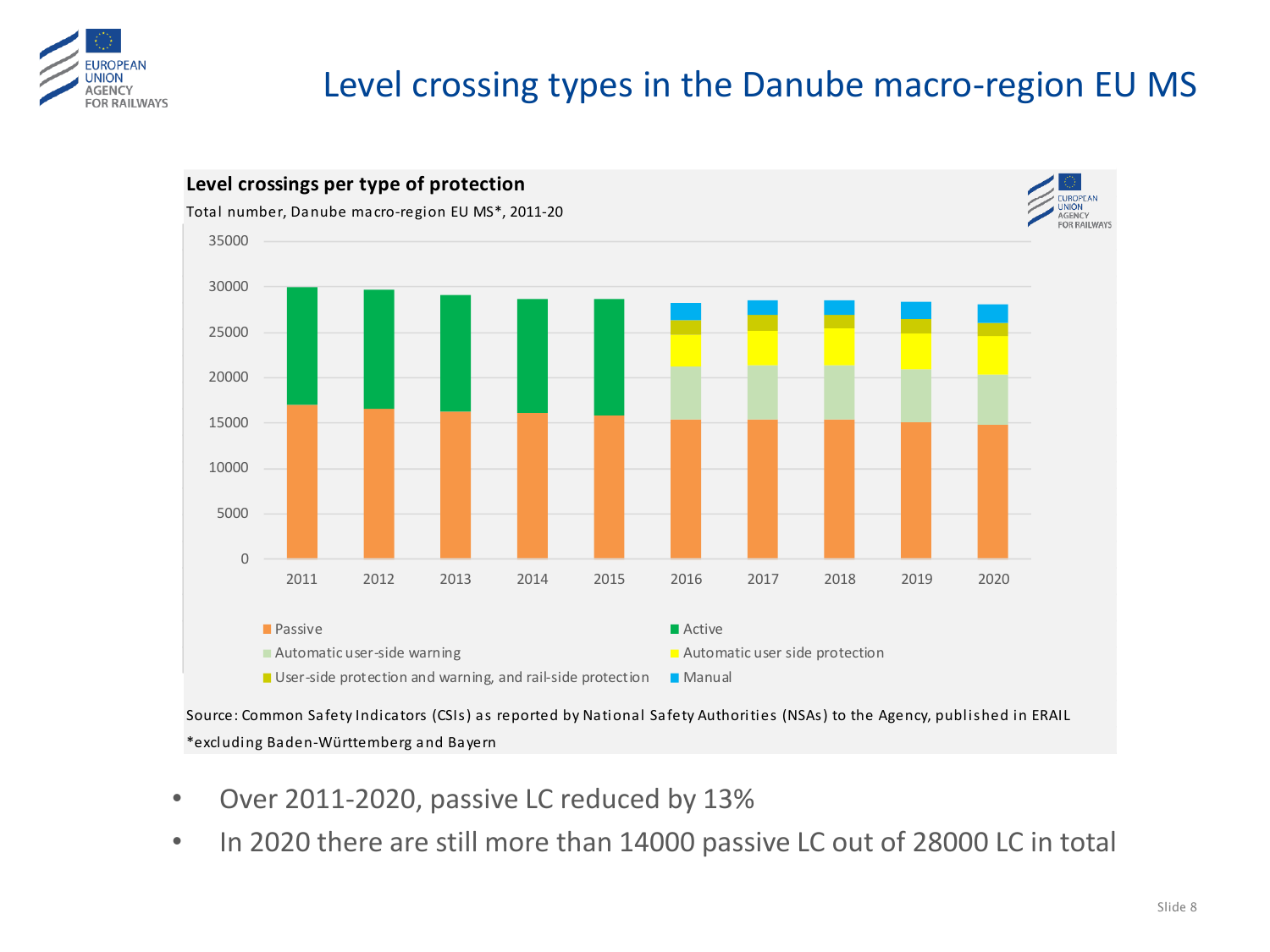

## Focus on per country figures



Source: Common Safety Indicators (CSIs) as reported by National Safety Authorities (NSAs) to the Agency, published in ERAIL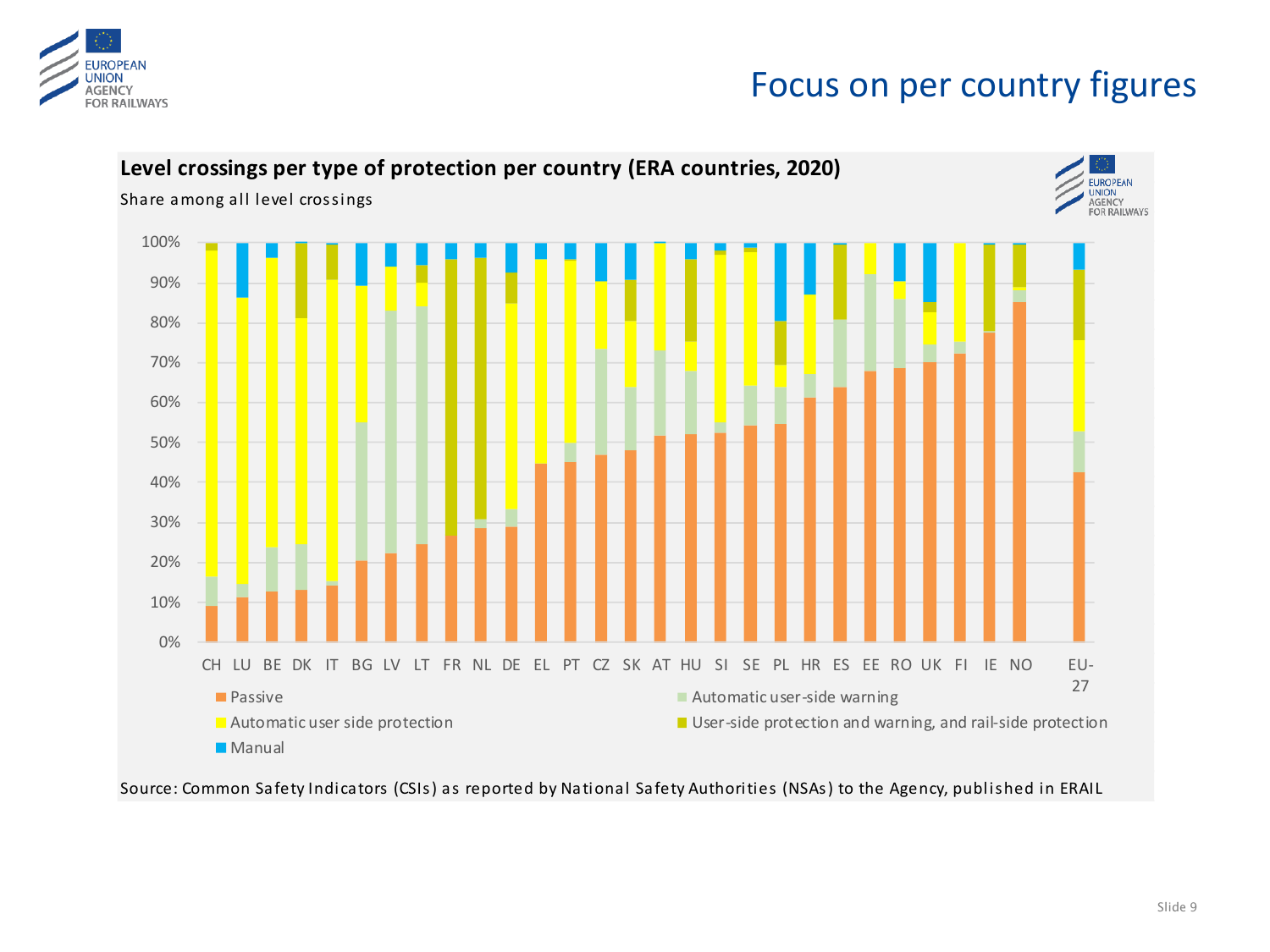

## Focus on per country figures Danube macro-region EU MS



Source: Common Safety Indicators (CSIs) as reported by National Safety Authorities (NSAs) to the Agency, published in ERAIL \*excluding Baden-Württemberg and Bayern

- In 2020 the EU MS Danube Region accounted for 29% of all LC in the EU27, however:
	- 36% of all passive LC, 56% of all LC with automatic user-side warning and only 8% of LC with also rail-side protection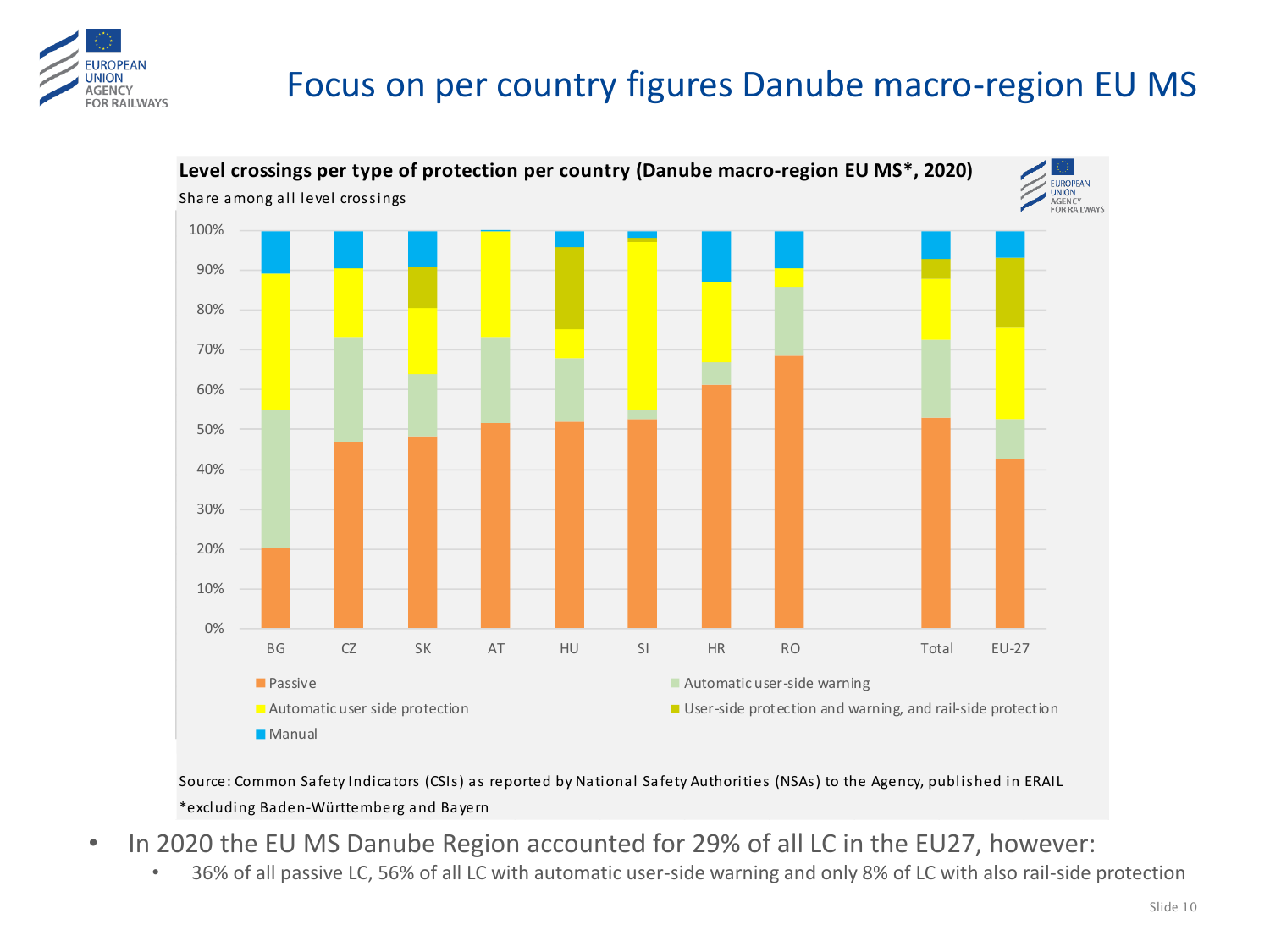#### **UROPFAN** Focus on per country figures in the Danube macro-region EU MS **INION GENCY** FOR RAILWAYS



Source: Common Safety Indicators (CSIs) as reported by National Safety Authorities (NSAs) to the Agency, published in ERAIL \*excluding Baden-Württemberg and Bayern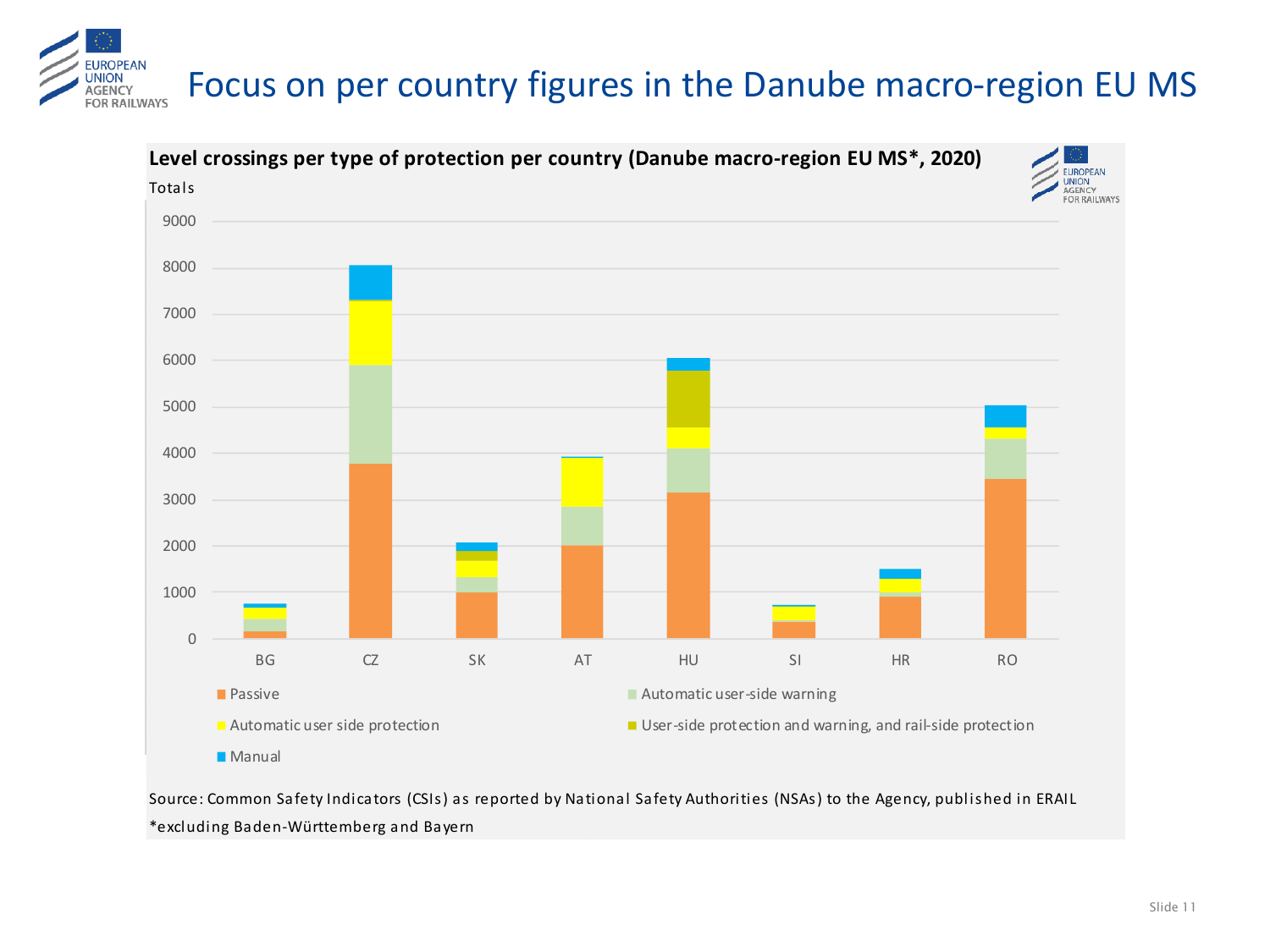

## Problem and problem drivers

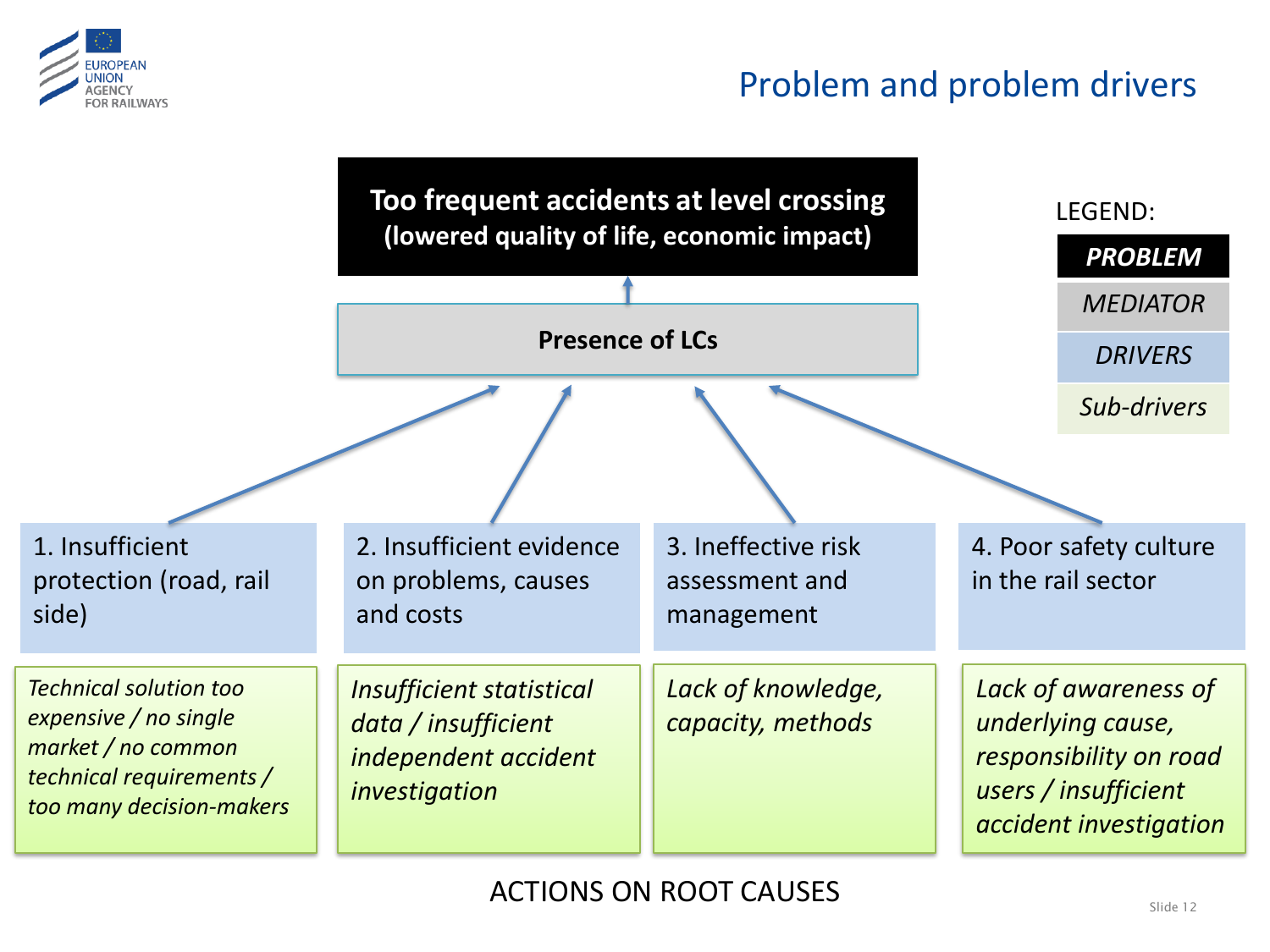

### Problems turned into actions

| 1. Eliminate LCs,<br>upgrade LCs with<br>protective devices user<br>and rail side | 2. Collect and analyze<br>data and information<br>from LC accidents | 3. Use of risk<br>assessment and<br>management<br>techniques | 4. Improving safety<br>culture                                                      |
|-----------------------------------------------------------------------------------|---------------------------------------------------------------------|--------------------------------------------------------------|-------------------------------------------------------------------------------------|
| Credible plan: target,<br>strategy, actions,<br>measures                          | <b>Better statistical and</b><br>in-depth investigation<br>data     | Knowledge and<br>capacity building,<br>methods and tools     | Raising awareness of<br>genuine underlying<br>causes, just and<br>reporting culture |

- Many IMs and governments succeeded in eliminating LCs
- Until all LCs are eliminated, LCs need to be fully protected road/rail side and connected to ETCS or other train protection systems